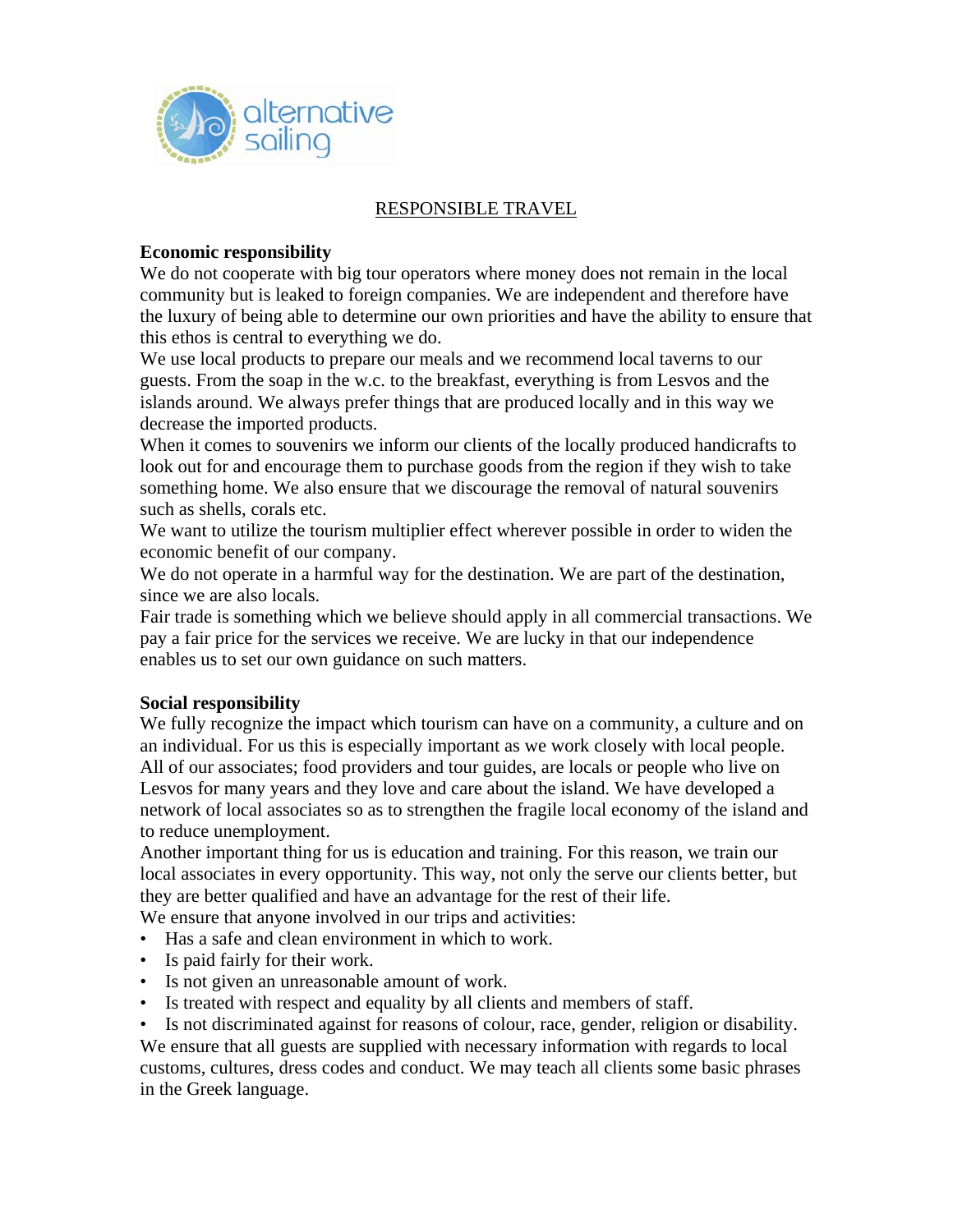# **Environmental responsibility**

This is the section that most people will associate most strongly with responsible tourism. Firstly, we are a small company that deals with small groups of guests during each week. This means that we do not carry many people to remote areas with fragile environments, but a manageable amount of tourists.

When we plan our holiday trips we do so with the environment in mind. We deliberately leave out certain activities if we feel that their impact on the environment is to its detriment.

We always encourage group transportation. Not only it is obviously more economical but it reduces emissions as well. We also ask clients to consider the use of public transport such as buses on their free days and for their transfer from/to the airport.

We dedicate additional time and money to ensuring that the impacts of our holidays are positive and that the environments we operate in remain unspoiled by our presence.

### **In our boats:**

We also use solar panel for the energy production that we need.

We use waste holding tank in order to avoid sea pollution.

We use ecological cleaning products that are biodegradable.

We use led lights for low energy consumption.

We can do even more but we need your help in that.

- Help us recycle. Separate your plastic, metal, paper or glass garbage.
- Use family and not individual packages for your breakfast ingredients (honey, marmalade, butter, milk, juice, etc) as well as for personal hygiene (shampoo, shower gel etc), to reduce solid wastes.

• Let us know when you want your linen and towel change and if you are happy to keep your towels and bed linen for additional days. This helps us decrease the water consumption and the cleaning products that will end up in the environment.

# **Responsible tourists**

We want to help our clients to become more responsible during their trip and also minimize their ecological footprint.

# **On boat**

Try to use as little water and energy as possible and produce the less solid wastes you can. You may ask us anything you want if you are not sure what to do.

- Please turn off any electrical appliances when you do not use them.
- Please follow any guidelines with regards to the usage of the bathroom facilities. Do not put paper in the loo. Try to reduce the use of freebies which produce many solid wastes.

• Please try to use as little water as possible. Turn off the tap while you brush you teeth or shave.

# **On activities**

• Take a reusable water bottle with you if possible. Use the largest containers available (e.g. of 1.5lt) and then decant water into individual bottles (e.g. of 0.5lt).